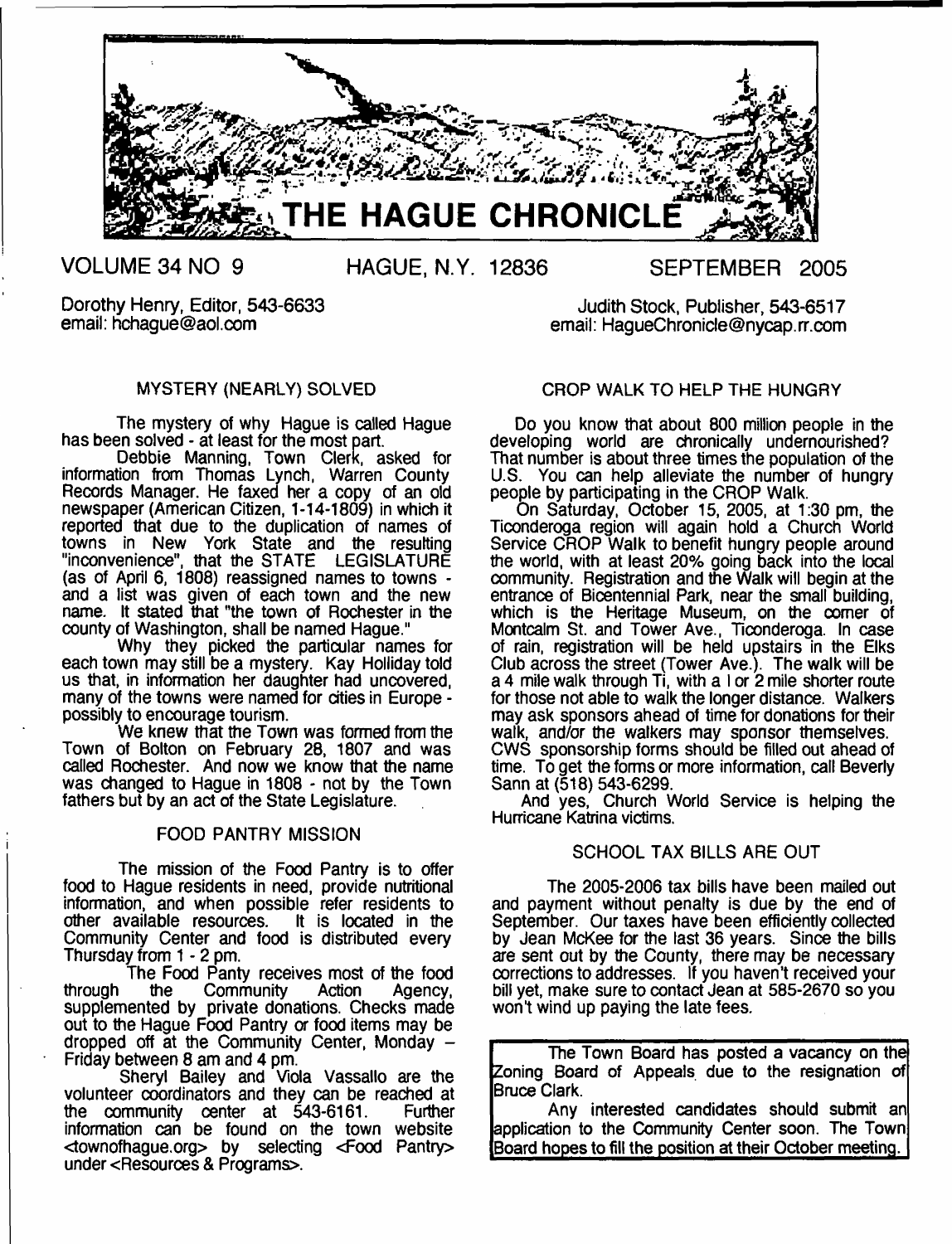The annual August Picnic was graced with a beautiful sunny day, lots of tasty foods, many smiling faces and even several visiting guests. Ebby Werschky, our smiling chef, kept the burgers & franks moving, while several volunteers assured that the day's event went smoothly. A good time was had by all.

The Club's next meeting will be on Tuesday, September 27th at the Community Center starting at<br>ONE O'CLOCK (note time

O'CLOCK change). The special program for the day will be GRANT VAN PATTEN, PART II. Grant is returning for a second time to give his slide presentation depicting the early years of television which will include dips of many TV stars of that era . . . Arthur Godfrey, Ed Sullivan, Uncle Milty, etc. If you Grant Van Patten



-2-

like humor and enjoy a good laugh,  $\frac{1}{1}$  are welcome. do plan to join us. All visitors are welcome. Refreshments will follow.

October's meeting will be held on Tuesday, the 25th, at the Community Center starting at NOON (again, note time change). We are planning a Catered Luncheon/Halloween Party. This program is being announced early, so that all of you can start planning your Halloween Costume!! Yes, that's right! Several prizes will be awarded & you don't want to miss out on that. surprises and definitely a meeting to look forward to.

We recently signed on four new members to the Senior Club. That is always a positive sign. Any resident of Hague who is 55+ is welcome to join our group. Annual dues are \$5.00. If interested, give me a call (Madeline) 543-6130. ... mp give me a call (Madeline)  $543-6130$ .

## HAGUE FISH AND GAME CLUB

New officers were eleded at the July meeting of the dub. Josh Michalak was elected president; reelected were Ron Graser, Vice-president, Korinna<br>Ryder, Treasurer, and Debbie Reid, acting Ryder, Treasurer, and Debbie<br>Secrretary. The Board of Directors The Board of Directors vacancy was filled by Lou Fiallo.

A gun raffle for a bolt action 30-06 Remington model 700 synthetic stock rifle is now in progress. Tickets are \$5.00 each. The winning ticket will be selected at the October 18th meeting of the club.

A Chicken & Biscuit Dinner will be held on September 24 from 3-8 PM. Tickets are \$7 per dinner and takeouts are available.

Regular meetings of the Hague Fish and Game Club are held on the third Tuesday of every month at the dubhouse at 7 PM. New members are cordially invited.

## MEET THE NEW INTERLAKES-HEALTH CEO

The Hague Senior Citizens Club is sponsoring a Spedal Public Information Meeting on Wednesday, Odober 12th at 1:30 PM at the Community Center. The guest speaker will be Steve Gavalchik, the new Chief Executive Officer for Interlakes-Health, a facility which offers vital services to our community. The audience will have an opportunity to hear Steve explain what his goals are for the future of the Ticonderoga Hospital Complex. After his presentation, we will hold a 'Question & Answer Discussion' session whereby we can offer our ideas & suggestions to him<br>regarding what changes, additions or changes, improvements we would like to see implemented. Plus, on a positive note, if there are present day services available that you feel should be maintained, be sure to indude that in your comments too.

Plan to come to this meeting. Take some time beforehand to consider what your thoughts are on the subjed. On the 12th, you will have an opportunity to voice your opinion, or drop your notes into the Suggestion Box which will be made<br>available that day. Either way, it will be your Either way, it will be your chance to be heard.

This meeting on WEDNESI OCTOBER 12th at 1:30 PM will be open to the public and all are welcome to attend. Refreshments will be served. We look forward to seeing you. seeing you.

## TICONDEROGA FESTIVAL GUILD

The annual membership dinner of the Ticonderoga Festival Guild will be held at Emerald's Restaurant at the Ticonderoga Country Club on Odober 23. Sodal hour at 5:30 PM, Dinner at 6:00 PM. Reservations are due by September 29th. Send check to PO Box 125, Ticonderoga, NY 12883 and specify choice of entree: prime rib, chicken marsala or salmon. \$25.00 per person.

## ATTENTION SEASONAL RESIDENTS

Is there a green dot in the lower left comer of your mailing label? If so, please read on. We will be sending your Odober *Hague Chronicle* to your "winter" address. It will be mailed on Thursday, Odober 20, 2005. If you want us to continue sending it locally, please let us know and tell us when to change it.

Please note that the Post Office does NOT forward the *Hague Chronicle* that goes to addresses. [HagueChronide@nycap.rr.com](mailto:HagueChronide@nycap.rr.com) *or* PO Box 748, Hague, NY 12836-0748.

**Reminder: Calendar information is available on the Town website. Go to <townofhague.org> and choose "Calendar" from the menu. 9/05**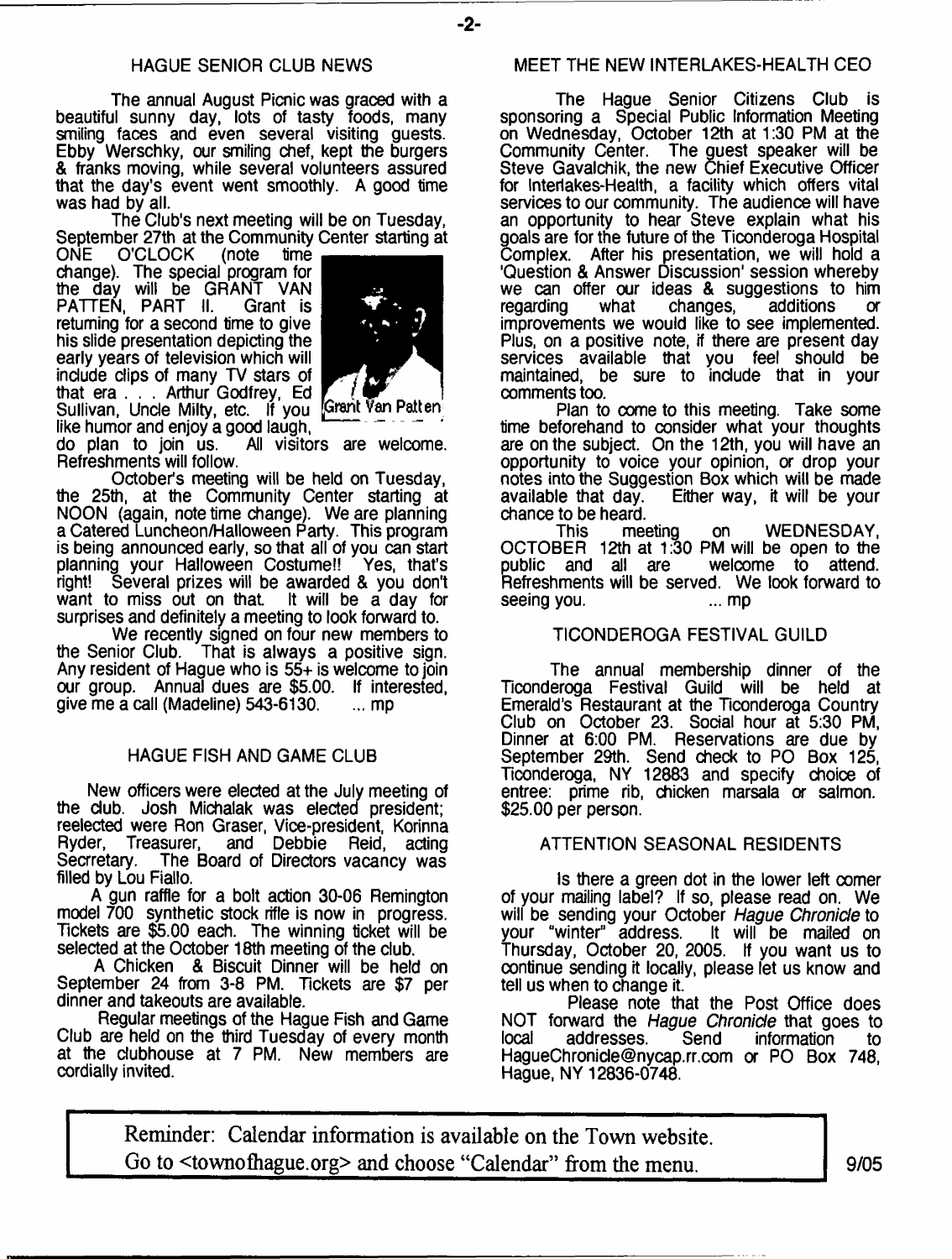## WEST MUSEUM EVENT A BIG SUCCESS

The West Museum Committee thanks everyone who attended and contributed to the Summer's Eve Event benefiting the Clifton F. West Hague Historical Museum. It was a perfect sunny Summer's Eve that drew everyone to the lakeside porch of Viewpoint for the wonderful views and camaraderie.

Poster-sized old photos of Hague (courtesy of Phil Swanson at Lake George Lettering) and an old Sexton scrapbook were on display in the great room. Many people enjoyed pouring over the old pictures, recognizing locations and buildings that sdll stand today, and remembering others that are now gone.

The evening underscored the urgency of preserving the valuable and extensive collection of Hague historical material accumulated by Clifton West and donated to the town by his wife. In order to put this collection on display to the public, the materials must be catalogued, properly stored for preservation, and secured. As a feature of the Hague Town Comprehensive Plan, the museum project has received some funding for the building of a new home for the museum. This money budgeted by the Town Board is exclusively earmarked for the building and cannot be used for "operating" funds or curating the collection.

Through the generosity of many over \$7,000 was raised toward the goal of \$10,000 to begin the curating process. A professional curator will be hired to direct the cataloging and preservation of the current holdings of the museum. An initial display area will be created in the Community Center and we will begin the process of planning for the relocation and opening of the NEW Clifton F. West Hague Historical Museum in time for the 2007 Bicentennial Celebration.

A special thank you to Susan and Hannah Darrin who opened their beautiful Viewpoint home to the community and hosted a fantastic evening. The committee would also like to thank the LaPointe Brothers and Alex Baron for providing wonderful music for the evening, Carolyn Dunn and the Locust Inn, Lauren Parlin and the Uptown Store, and many other talented cooks throughout Hague who contributed amazing food. And a big thank you to all the committee members and Hague residents who contributed their time and money to make this such a successful first-time event.

If you are interested in getting involved in the museum project as a committee member or volunteer, please contact Sheri DeLarm at 543-6723 or [sheridelarm@hotmail.com](mailto:sheridelarm@hotmail.com).

Additional donations are still needed to reach our goal (even the smallest amount will help). Checks can be made payable to the Clifton F. West Hague Museum and sent to Bertha Dunsmore at the Hague Community Center.

... Donna Wotton

#### NEW LGA PROGRAM

The LGA has announced a new program called "LGA Awareness", as part of the organization's education and outreach program.

The LGA will go into schools and to dub meetings and give presenations on subjects like how watersheds work and how non-point source pollution and invasive species affect water quality. Then the LGA will serve as a resource to each group as it creates a project that will benefit the community and the lake. They plan to work with Boy Scouts, Girl Scouts, senior groups, garden clubs and civic<br>groups. Even homeowner

homeowner<br>may be associations interested.

The LGA can provide guidance as the group goes about getting permission from the town and acquiring funding<br>to undertake a project, undertake basically getting it off the ground.



Walter Lender, the<br>Executive Director LGA's Executive

stated that the LGA wants to give "a little guidance and assistance" to people who "really do want to protect their lake and their town."

#### DEADLINES APPROACHING

The two big contests in town are<br>ching their October 30th deadline. Don't approaching their October 30th deadline. delay if you have been meaning to send in an entry.

The Bicentennial Committee is holding a Logo Contest for a logo design and/or slogan for the 2007 Hague Bicentennial. Debbie Manning, Town Clerk, is receiving the entries and can provide further<br>information. She can be contacted at information. She can be contacted at<br>
stownclerk@townofhaque.org> with subject [<townderk@townofhague.org](mailto:townderk@townofhague.org)> "LOGO" or by mail at Town Clerk/LOGO, Town of Hague, PO Box 509, Hague, NY. 12836.

The Chamber of Commerce is sponsoring a Photo Contest to create a collection of images from<br>the Hague area. The Chamber website Chamber website<br>ontest> contains <hagueticonderoga.com/photocontest> complete rules and prize information. For further information contact Sandy Rust at 518-543-6530.

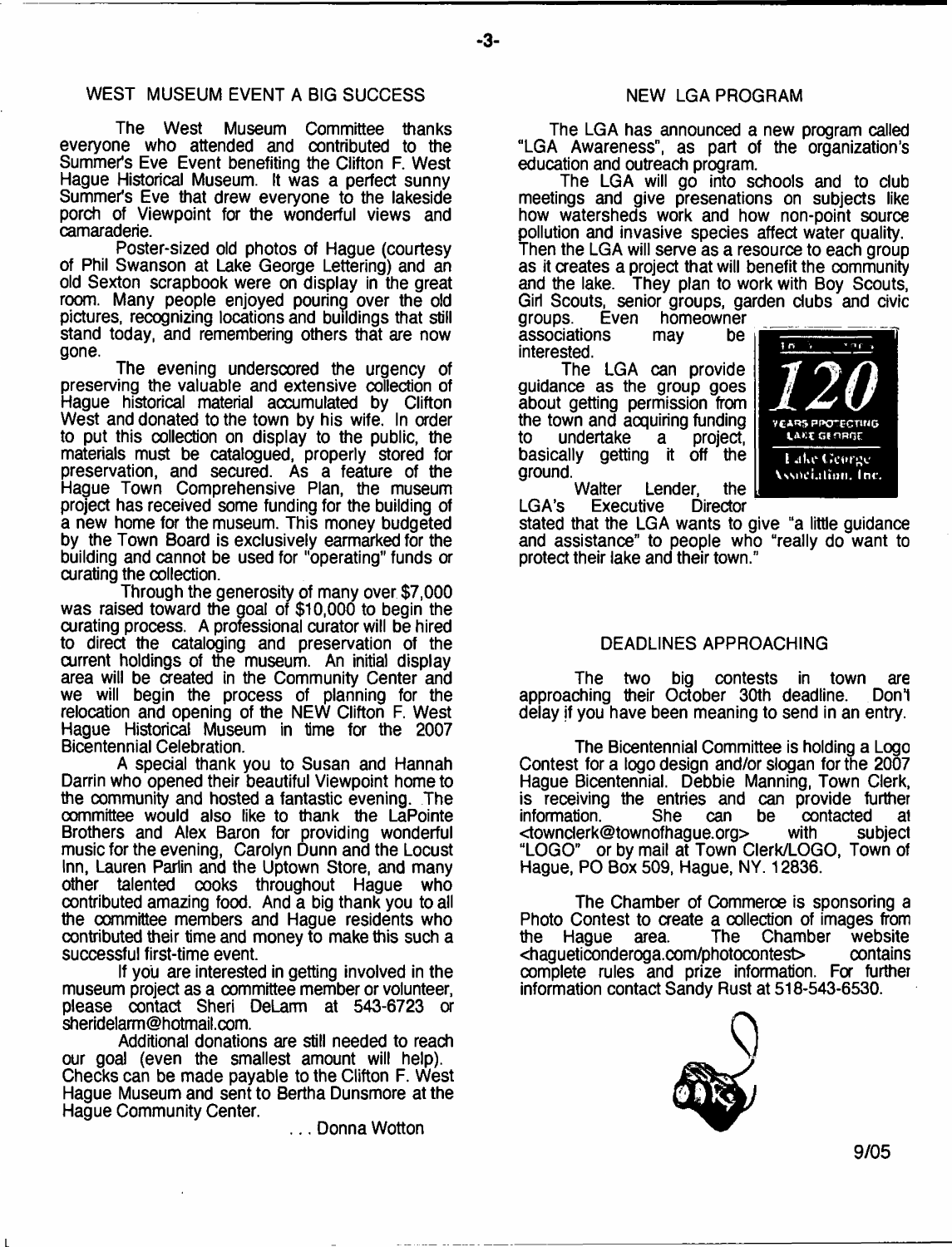#### ZONING BOARD OF APPEALS - 8/25/05

All members were in attendance as well as the new Zoning Enforcement Officer Cathy Clark.

A public hearing was held on the request of the Hague Fire Department for retroactive approval for the outbuildings they had constructed which created greater than 20% lot coverage and were less than the minimum setback from the front property line.

Letters were read from Chris Navitsky, Lake George Waterkeeper with concern about stormwater runoff and from the APA stating that they did not Tina King spoke as an adjoining property owner with no objections to the buildings but with much concern about the stormwater runoff issues which she felt had not been addressed and which impacted her property.

John Breitenbach representing the HVFD explained that the three structures were originally intended for temporary use for fund-raising events and were made permanent for those same events. He said that the Fire Department will continue to work with the LGPC to resolve the legal issues surrounding the stormwater runoff.

The ZBA voted to table the matter until the Planning Board has reviewed it.

In another matter before the ZBA, they voted to schedule a Public Hearing for the next meeting on a request by Mr. Rose for retroactive approval for a deck.

## PLANNING BOARD - 9/1/05

The Planning Board met with Chairman David Swanson, John Brown, Pam Peterson, Roily Allen and Tim Costello. Peter Foster was absent and there was a vacancy due to the resignation of Cathy Clark.

Meehan (11-1-4.2). New Hague Road. OC-1 and RC

The applicant wishes to subdivide a portion of her 125 acre property and would like it approved before the survey of the total property is done. The Board approved the request pending the submission of the completed survey.

Raggt (42.20-1-6). Lakeshore Drive. TR-2

The applicant, who was not present, has requested a subdivision. Previous conditions were not met and the Board voted to deny approval.

Beneduce (42-1-23.1), Dodd Hill Road. TR-1 The subdivision request was tabled until the next meeting.

Gall (11-1-22). West Hague Road. OC-1

Mr. Gall requested retroactive approval for the doors and windows put on a storage shed which had prior approval for the decking and roof. Although the structure is within 25 feet of Hague Brook, the setback provision does not apply due to the definition of navigable water. A site visit was scheduled.

Cockrell (26-10-33), Friends Point, TR1-R

The applicants wish to modify a portion of an existing utility room into a bathroom and turn the carport into a garage/recreation room. A site visit was scheduled.

Hague Volunteer Fire Department (25.5-1- 16). West Haque Road. OC-1

After much discussion about the application for retroactive approval for the temporary structures which had been made<br>permanent, the Board deferred any permanent, the Board deferred any recommendation to the ZBA until next month. Issues concerned the blacktop over the septic system and whether the stormwater runoff was a result of earlier construction or the new structures.

Rose (43.13-1-56). Robin Hood Road, TR-1 The applicant requested retroactive approval to retain a deck constructed without a<br>Zoning Compliance Certificate. The deck and Zoning Compliance Certificate. stairways are closer than 25 feet to the front property line. A site visit was held and approval granted.

#### SEWER EXTENSION PLANS

In a special meeting on Monday, September 19th, the Town Board approved getting a full engineering study for the costs of the extension of the sewer system into District #2. This district will connect to the current system and will consist of all properties north to and including Forest Bay and south to and including Pine Cove.

The Board also requested that the engineers identify where the 4 inch pipe would be located since any future connection to the sewer system (from the Indian Kettles area or Arcady for example) would need to connect to that size pipe. A smaller pipe is used for the more outlying parts of the districts since less sewage goes through them.

Some of the considerations given to this decision were the cost, the number of permanent residents and taking care of the "hot spots" that are damaging to the lake quality.

The capital costs of this extension exceed the remainder of the grant money so the homeowners (in the new district only) will have to pay some capital fees in addition to the user fees. Bernie Renois, of the Forest Bay Association, noted that paying some of the capital costs would be financially advantageous compared to the costs of pumping out septic systems and making costly repairs. The members of the new sewer district will have a chance to vote on the final proposal after the study has been reviewed by the APA, the DEC and approved by the Town Board.

Once the District  $#2$  is operational, the user fees would be the same for all users in both districts. One of the incentives for expanding the system is that with more users, the individual fees will be lessened.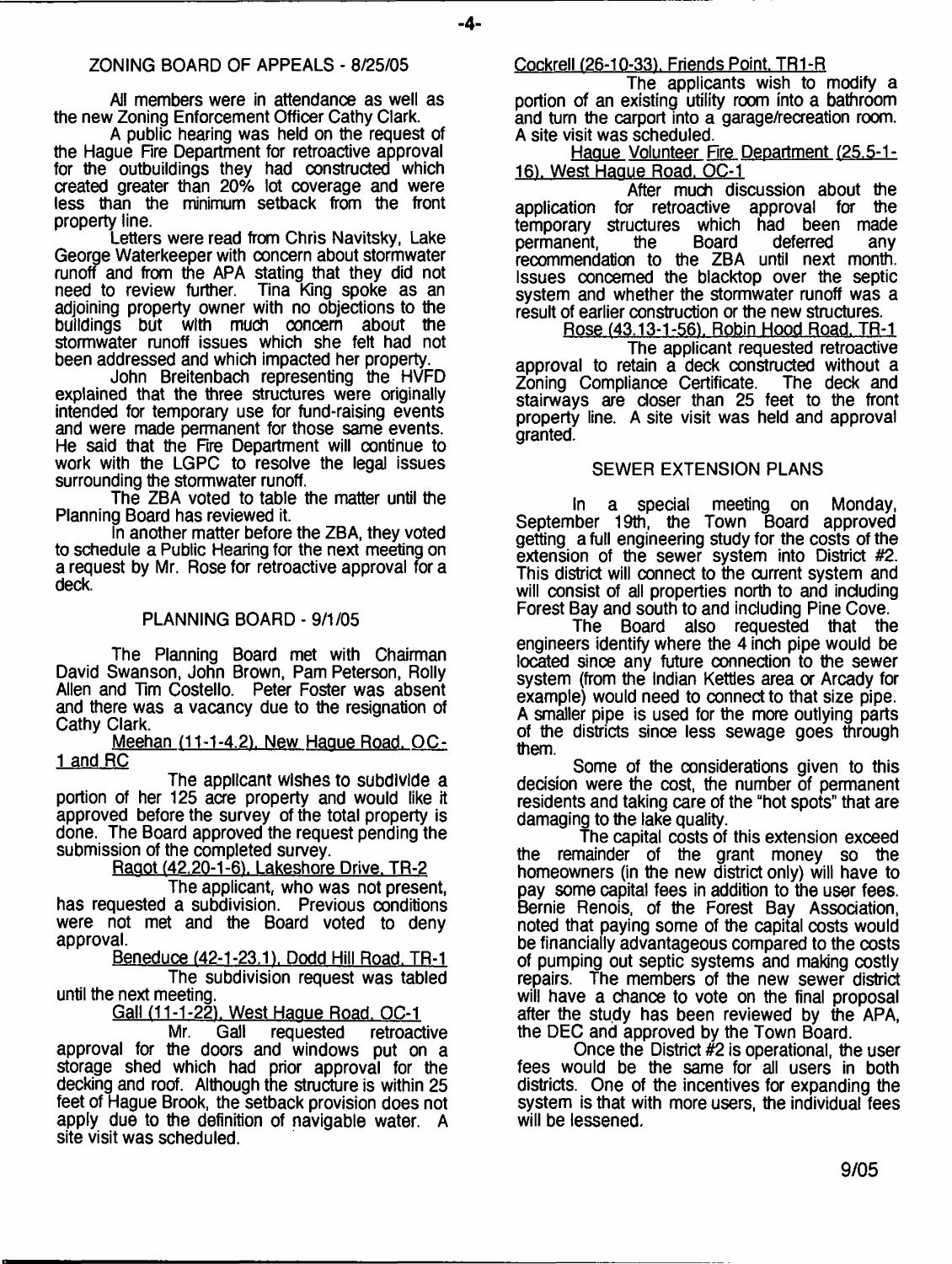#### TOWN BOARD MEETING - 9/13/05

Supervisor Dan Belden, and Coundlmen Bob Patchett, Dick Gladu, Lu Megow, and Rudy Meola were all present at the September meeting.

A moment of silence was held for Ron Graser, Jackie Badger, Dr. Lee Miller and Andrew Shelton

Art Hatfield, representing the Kiwanis, asked the Board if they had decided on a project for which<br>the Kiwanis will donate \$1000. Supervisor Belden the Kiwanis will donate \$1000. Supervisor Belden said they are working on it. suggested a direction sign for downtown businesses.

#### Committee Reports:

Assessor/Justice - Councilman Gladu noted that a petition has been presented to the Ticonderoga Town Board with a proposal to cap their real property<br>assessments. He said that any activity in He said that any activity in Ticonderoga will affect us and we need to be aware of what is going on. He mentioned that a petition that he has been circulating has 125 names on it.

CARE - Councilman Patchett reminded anyone who is eligible for the food pantry that they are encouraged to use this service. The food can be picked up on Thursdays from 1 -2 pm at the Community Center.

Museum & Historian - Councilman Meola reported on a successful fundraiser held at Viewpoint, the Damins home, on September 4th which raised about \$7000. The Museum Board will be meeting this week to focus on additional fundraising and plans for the building itself.

Personnel - Councilman Meola noted that in 1996, the NYS Dept of Labor inspected the town building facilities and cited 7 violations, including the fact that the Town did not have a hazardous communication plan for the protection of the employees. It would have cost about \$3000 for an outside agency to develop the plan so Councilman Meola put a plan together and the Town was in compliance. The Board appointed an overseer for implementation of plan. After Councilman Meola got off the Board the plan went by the wayside. In 2001, the new town Board abolished the overseer for the implementation of this law. Since then nothing has been done and the Town is notin compliance and could be cited fora violation. So Councilman Meola called the NYS Dept of Labor and a representative came up to go over the building. Some minor violations were found and he is coming back to look at the highway department and sewer department. Councilman Meola has created a packet and will ask the Board to appoint someone to oversee the plan so they won't fall behind again. They need someone responsible to implement and keep tabs on the plan including the employee's right to know and keeping hazardous chemicals in a safe place.

|                                                                 | The foolish man seeks |  |  |  |  |
|-----------------------------------------------------------------|-----------------------|--|--|--|--|
| happiness in the distance, the wise<br>grows it under his feet. |                       |  |  |  |  |
|                                                                 |                       |  |  |  |  |
| James Oppenheim                                                 |                       |  |  |  |  |

Planning/Zoning/Stormwater - ZEO Cathy Clark reported on permits Issued. She mentioned that Mr. Trainor cleaned up his property and the case was dismissed. The ground contamination is in the process of being cleaned up. Art Belden was given a 60 day extension to clean up his property. Approval was given for the ZEO's attendance at a Warren County meeting on needs assessment and a convention in Saratoga.

Recreation/Promotion - Councilman Meola reported<br>that the Enhancement committee is doing Enhancement committee is doing preliminary work on project of a public sculpture for the downtown triangle. An application for a grant will be submitted to LARAC if the committee and the Town Board approves. Councilman Gladu asked if the committee has a list of priorities and if they were looking at the property on other side of the brook near the American Legion. Councilman Patchett expressed concern that they look at projects carefully and not get into the trouble they had with the street lamps. Supervisor Belden said the Town Board could meet with the Enhancement Committee.

Town Park/Beautification - Councilman Meola reported that they are installing a disinfectant system at the park. The restrooms will dose on the Tuesday after Columbus Day for the season. Youth- Councilman Meola reported that 18 young people had participated in the Silver Bay Camp. He read thank you notes received from some of them. He is putting in an application for next year's program. He also reported that the Music in Park program was successful and noted the generosity of the Partin's Uptown Store in donating ioe-cream after two of the events.

#### In unfinished business, the Board

1. Accepted the resignation of Bruce Clark from the ZBA effective  $9\overline{0}0/05$ . Cathy, is the new Zoning Enforcement Officer.) Many members of the Board thanked him and expressed appreciation for his service. It was noted that he didn't have to resign but he did because of the appearance of conflict of interest. The vacancy will be posted and they hope to have candidates by the October meeting.

2. Received information on costs related to extending the sewer system both north and south. The money which is contained in the earlier grant has to be earmarked by December 2006. Comments were made that a deciding factor on where the extension is put should be the areas where there is the greatest leverage for protecting<br>the Lake. Councilman Meola suggested a Councilman Meola suggested a separate meeting to discuss it.

3. Approved a motion to authorize Superviosr Belden to provide a letter of intent in support of GIS Cooperative Grant.

Con\*t on page 6 - Town Board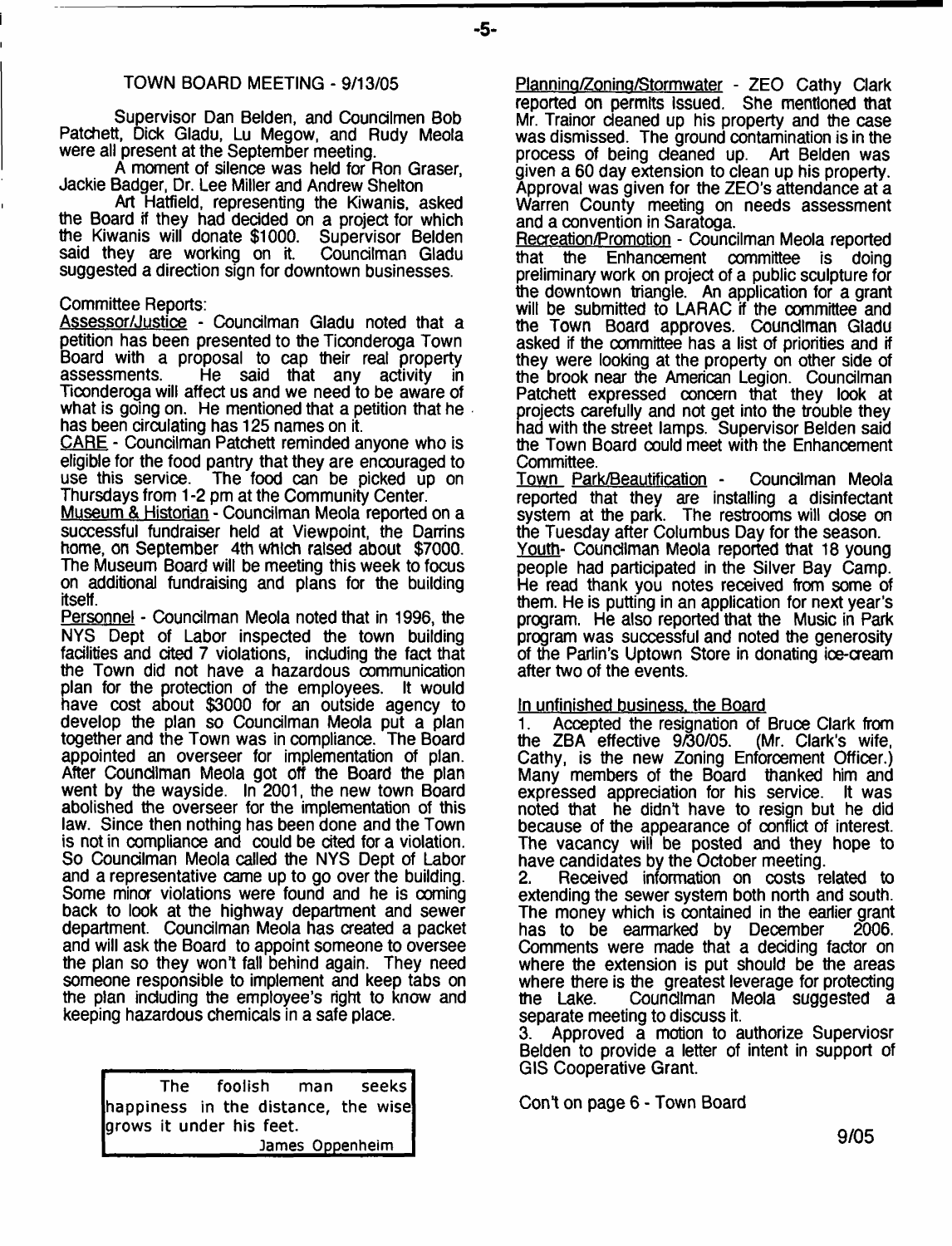#### Under new business, the Board

1. Approved the attendance of Mr. O'Leary (Wastewater Plant) at a training session in October.

2. Accepted the offer of a transfer of a lot to the Town by Robert Marshall, Pine Cove. This lot is used to turn trucks around.

3. Approved an amendment to this year's contract with the state on snow and ice removal due to rising fuel costs.

4. Approved extending the snow and ice contract for next year.

5. Approved a motion to support the Barton Wind Energy Park.

6. Appointed Katy Wells to the Planning Board for a term to expire on 12/31/2011 without going through the normal review process.

7. Accepted a \$5000 grant from the LGPC for Land Use Plannning which had been prepared by former ZEO Graham Bailey.

8. Approved attendance by the Supervisor and Town Clerk at a seminar on the Needs Assessment Project at Warren County on 9/19/05.

9. Approved an amount not to exceed \$1500 to buff and seal the floor of the Community Center. A decision on the contractor was postponed to get another bid.

#### Supervisor's Report:

Supervisor Belden reported that County budgets are up and that there will probably be a 5% increase in the County budget. He also mentioned<br>increased use of the website increased use of the website<br>
<www.co.warren.ny.us/>. (We\_note however.  $\leq$ www.co.warren.ny.us $\geq$ . that neither minutes of County meetings nor information on the County budget are available on the website.)





- **6**-

## Tl CHAMBER GOLF TOURNEY

On Friday, September 30th, the Ticonderoga Area Chamber of Commerce will host their 4th annual Golf Tournament. The scramble tourney gets underway Friday afternoon with a 1:00 pm Shotgun Start. The event takes place at the Ticonderoga Country Club, Route 9N, Ticonderoga.

The event promises to be a day of fun and camaraderie, and a great networking opportunity. This event is opened to all golfers and entry fee is \$65.00. Men and women golfers are invited to sign up as a foursome, individually, a mixed group. Tee sponsorships are unlimited and can be secured for \$50.00 each. Volunteers are also welcomed at the event.

For more information on participating, contact the Chamber office at 94 Montcalm Street, or call 585-6619, 9:00-4:30pm weekdays.



#### LGA GOLF TOURNAMENT

The LGA will hold its 13th annual golf tournament on Monday, October 3rd at the Sagamore Golf Club. The shotgun start will be at 11:00 a.m.

Proceeds from the tournament support the LGA's award-winning Floating Classroom and its Education and Outreach program. Last year's tournament raised over \$11,000, which went directly to these vital programs.

Prizes will be awarded for individuals (men and women) and teams (men/women/mixed) in the gross and net categories, as well as for longest ball, closest to the pin and hole-in-one. A large assortment of prizes donated by local businesses will also be raffled off at the awards reception, which will be held in the Club Grill following play.

Player and sponsor opportunities are still available. The entry fees are \$115 per player and \$460 per team. Interested individuals should contact the LGA at 668-3558.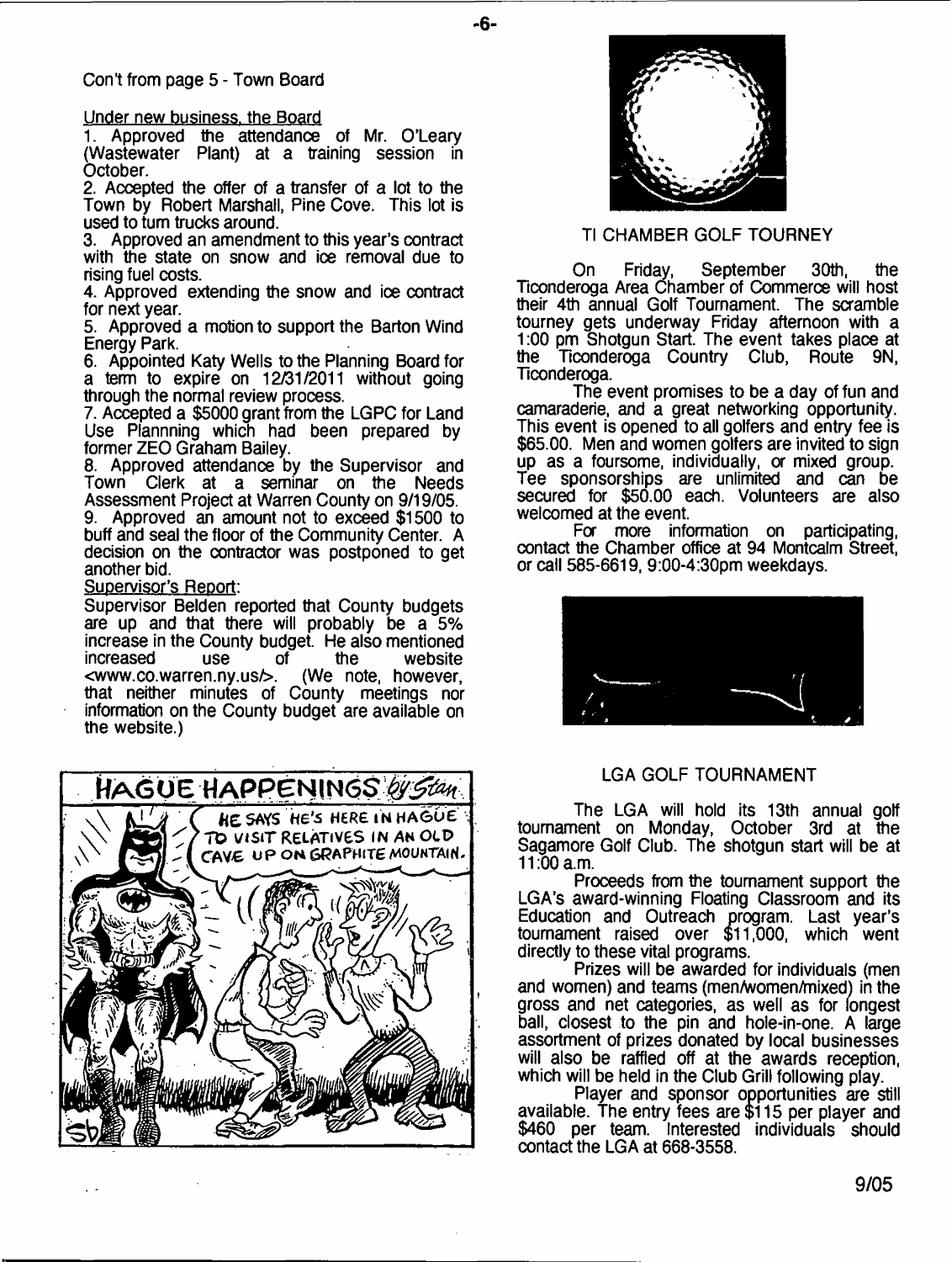## **-SOUNDINGS-**

MARRIED: Carolyn J. Dykstra, daughter of Richard and Rena Dykstra, Hague, to Michael T. Barron, son of Tom and Marion Barron, Rye, NH on August 13, 2005 in York, ME. Carolyn and Michael make their home in Hampton, NH.

DIED: Andrew J. Shelton, 41, Clifton Park, NY, on<br>August 3, 2005 after a long battle with diabetes. He August 3, 2005 after a long battle with diabetes. is survived by his wife Kathryn, daughters Karissa and Haley, parents Jerry and Ruth Egan Shelton, Arcady Bay Estates, Hague, sister Karen D'Andrea, esq., and brother Greg.

DIED: Lee E. Miller, DVM , Forest Bay, Hague, NY and Woodsboro, MD, on August 29, 2005 at home. He is survved by his wife, Marilynn, two children and four grandchildren. Interment will be at Valley View Cemetery. The Millers have been summer residents in Forest Bay for 47 years.

DIED: Jackie Badger, 98, long-time resident of Silver Bay, in England on August 29, 2005.

DIED: Ronald Keith Graser, 70, Hague, NY, on September 11, 2005 at Fletcher Allen Health Care Center, Burlington, VT. He has been a resident of Hague since 1980. He is survived by his son, Thomas E., Hague and grandson Shane, Hague.

DIED: Bertha D. DeLarm 88, South Glens Falls, on September 14, 2005 at Wesley Health Care Center. Mrs. DeLarm was a former resident of Hague and the widow of Cecil W. DeLarm. She is survived by two daughters, Gail Pike, South Glens Falls and Joan DeLarm, Messena.

DIED: Michael Taylor Coffin, 63, Hague, on September 17, 2005 at the Albany Medical Center. Mr. Coffin was for many years owner and operator of "The Cave" in Hague, and was well known as an artist and creative sign painter. Survivors include his wife, Linda, mother, Myrna Riel, Cape Cod, son Matthew, Hague, two daughters, Lisa Coffin, Nutley, NJ and Lynn McClure, Brant Lake, a brother, a sister and four grandchildren.

#### LOCAL SAILORS WIN REGATTA

Sailing for the Northern Lake George Yacht Club, Hague's Shane King as skipper and Molly Ginn crewing, won the 3-day Cheeseburger- in- Paradise regatta at the Lake George Club in Diamond Point in July. With several dubs participating, these two sailors won in the 2-man Flying Junior dass boats. This annual race at the "Southern Club" draws racers from several clubs and it is noteworthy that Hague's own brought home the hardware for first place.

#### PETER NEAL MEMORIAL SCHOLARSHIP

The Peter Neal Memorial Scholarship was awarded during the Employee's Banquet at the Silver Bay Assodation on August 16, 2005.

The award is presented annually to employees of the Silver Bay Association, based on high standards of work performance and the finandal requirements of a college education.

This year more than \$5000 in scholarship money was presented to Rachel DiSaia Springfield College, Erin Finkle - Springfield College, Margaret Hoops - Alfred University (Margaret is a resident of Crown Point), Christine Nystrom - The College of New Jersey, Douglas Sham - Springfield College and Witmer - Tallahassee Community College.

Family and Friends established the award in 1992, as a memorial to Peter Neal, son of Mr. & Mrs. James Neal, Sabbath Day Point. Peter was an employee of the Silver Bay Assodation during the summers of 1983,1984 and 1985. He died of cancer in April 1992.

Anyone wishing to contribute to the Scholarship may do so by sending a check to the Peter Neal Memorial Scholarship, Silver Bay Association, Silver Bay, NY 12874.

#### REMEMBERING KATRINA

Our hearts go out to the hundreds of thousands of people (and their pets) affected by Hurricane Katrina. We know that some of our readers have been touched directed or indirectly<br>by the events. And many others have been And many others have been touched to donate money or time.

One example is Ted Santaniello, who with other students at SUNY Plattsburgh, loaded several tractor trailers with donated items to be sent to the affected areas.

We hope that anyone who has not yet had a chance to help will be able to do so. Unfortunately there are those who will take advantage of this time of generosity so we urge you to make sure that any donations are channeled to established charities.

# dia<br>J - - You can take from every

^experience w hat it has to offer? dyou. And you cannot be? defeated if you just keep  $i$ taking one breath followed by Jianother.

**> Oprah Winfrey** *t*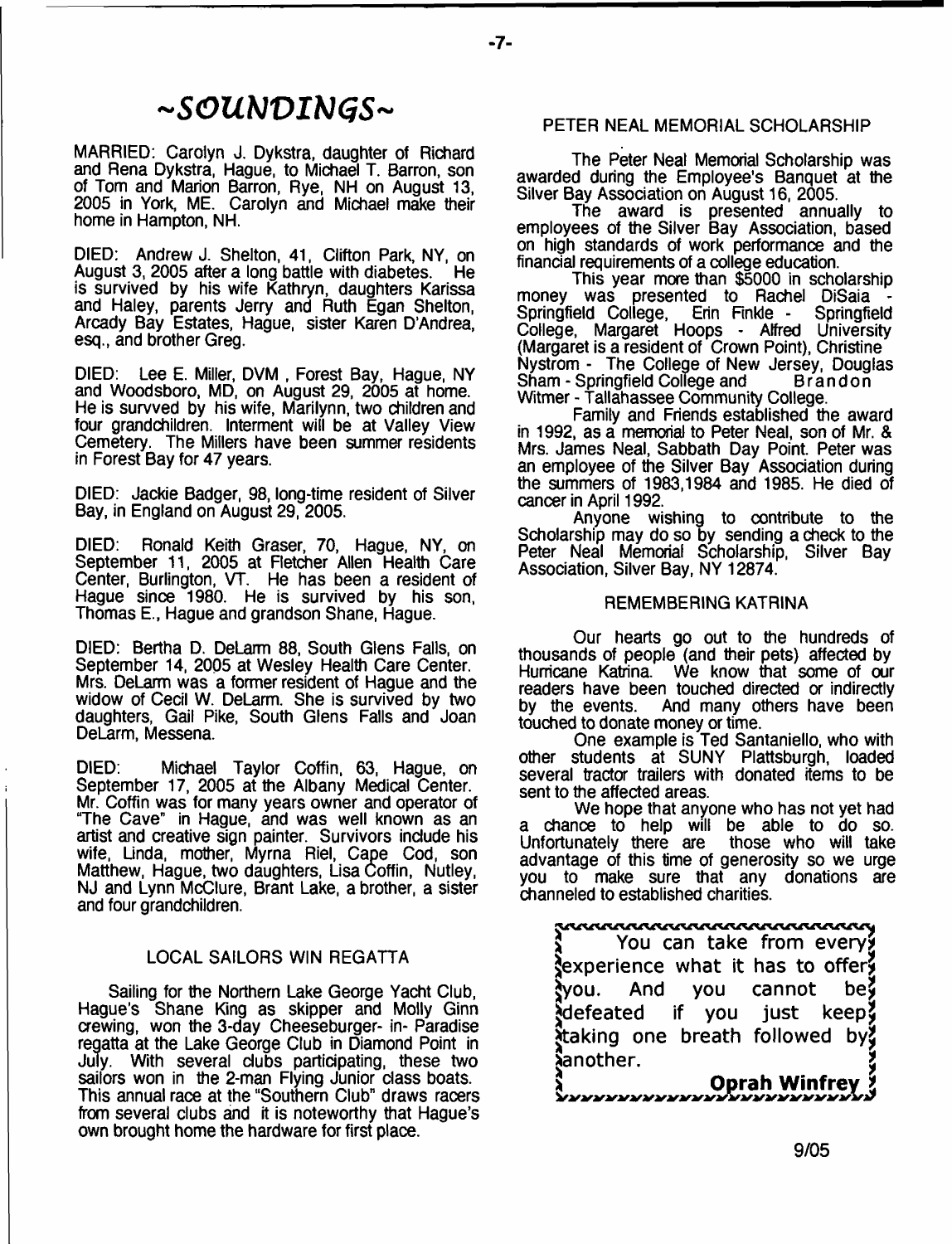The Carillon Garden Club presented a Standard Flower<br>Show entitled "Autumn Reflections" on Saturday. Show entitled "Autumn Reflections" on Saturday, September 17 at the King's Garden at Fort Ticonderoga. It was a beautiful and successful show, thanks to the efforts of Rosemarie Viscardi, General Chairman, her committee,

Re

and the cooperation of members

of the Garden Club.<br>There were six design classes with four entries in each, and numerous entries in the Horticulture Division. Special educational exhibits division,<br>"Autumn - Embracing "Autumn - Embracing Conservation," included "A 1910 kitchen with canning equipment and a collection of kitchen implements of that period", "The story of the magnificent King's Garden from 1920" and<br>"Education of youth by DEC "Education of youth by

camp scholarships; funding of Boy Scout endeavors to beautify their world and ours."

There were many happy blue ribbon winners. Class 1 -

"Indian Summer" was won by Dottie Henry;<br>Class 2 - "Our Class Adirondacks", by Betty Rettig, who also won the<br>Sweepstakes Award **Sweepstakes** (silver bowl) for Design; Class 3 - "Once Upon a Time", was won by Denise Huestis; Class 4<br>- "Celebrate the "Celebrate Harvest", by Jeanette Ploof; Class<br>"Garden Glori Glories" by Lena tuliano and Class 6 - "Harvest Moon" by Mary Lou Monda, who also won the Designer's Choice and People's Choice Awards.



The many tables of horticulture on display garnered too many ribbons to count! However, the top awards for horticulture

were the arboreal award, a won by Dolly Kennedy and the Award of Merit given to Shirley Smith, Pat Wania, Rosemarie Viscardi, Katie Elzer Peters and Dolly<br>Kennedy for their Kennedy for their<br>horticulture exhibits. horticulture Martha Soliday won the<br>Sweepstakes Award Sweepstakes Award<br>
(silver bowl) for bowl) for<br>Rosemarie Horticulture. Viscardi was awarded the Showcase award and the<br>Horticultural Excellence Horticultural



Award for her exhibits in Horticulture. The judges remarked that the show was "lovely and the horticulture was exceptional.

The show was a cooperative effort of the Carillon Garden Club and Fort Ticonderoga in conjunction with the Fort's Harvest Day, which consisted of many activities for all ages in the King's Garden. It was coordinated by Katie Elzer Peters, the curator of the King's Garden and a member of the Carillon Garden Club. It was estimated that approximately 400 people attended the events ol the day.

The flower show was judged by six nationally accredited flower show judges of the Federated Garden Clubs of New York State. Nearly 100% of the dub members participated.

The Carillon Garden Club has 53 members and meets on the third Thursday of every month al the Hague Community Center at 11AM. Members each bring a

dessert provided. Visitors are<br>welcome For welcome. information, call President Cathie Burdick, 585- 7015.











**photos by Judy Stock, staff photograher**

9/05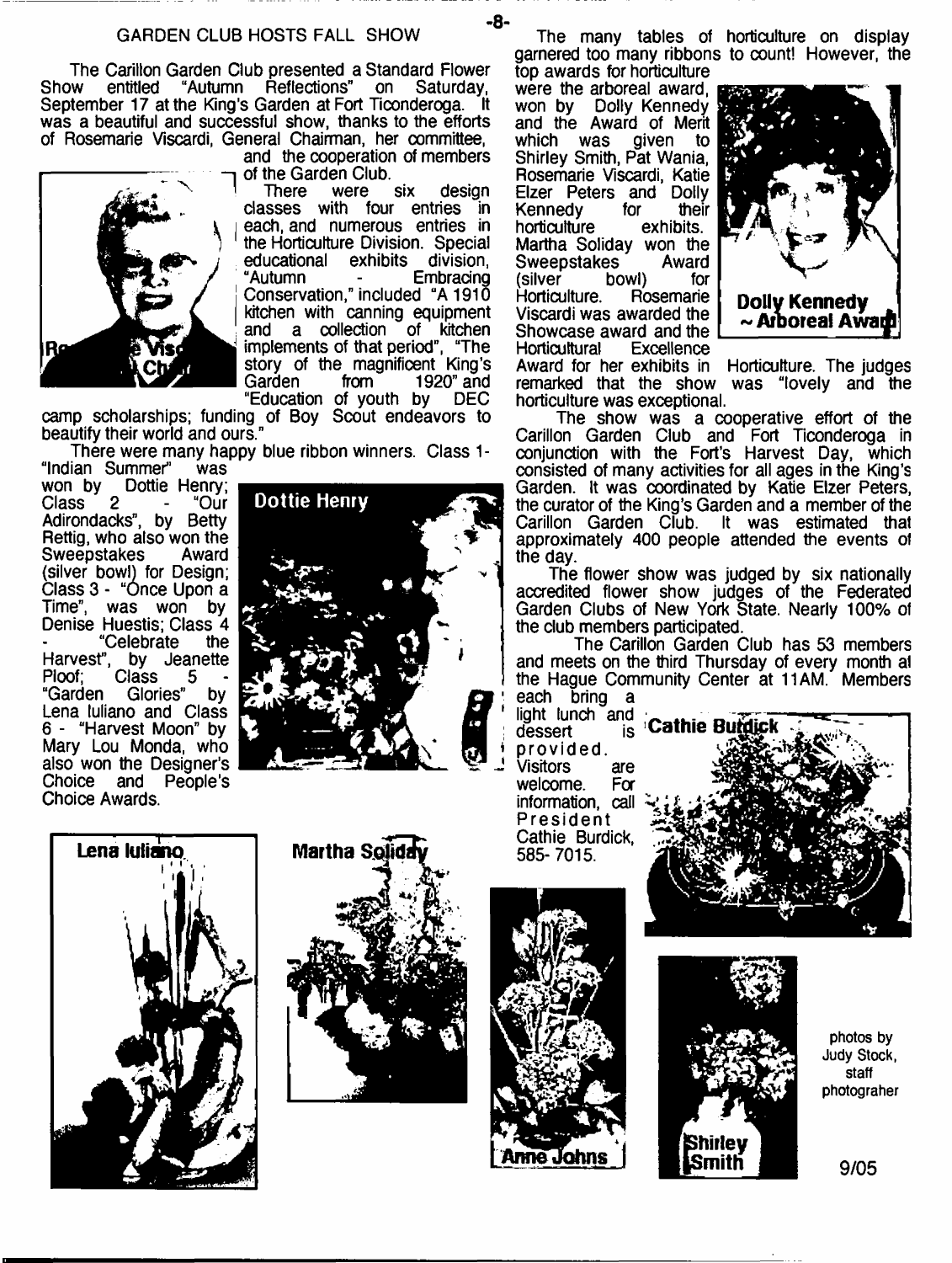(Our Nature News Features Writer, Nancy Wotton Scarzello, is on vacation this month. This article was written by the late Hague historian, Clifton West.)

#### REFLECTIONS OF HAGUE'S PAST - *PROHIBITION*

When the Volstead Act ended the sale of alcoholic beverages, people who sold it had to find ways to escape being arrested if they continued. Farmers still had their dder as long as the local mill kept in operation. Hard cider is neither refreshing, nor even palatable, but it does have a kick. Making home brew soon became a favorite cottage industry. Many Hague families were making and selling this beer, poor as the quality was. Stores sold malt openly and the market was good. I doubt if the quality of the finished product compared favorably with Ginny or Bud but the men bought it for the "kick."

Alcoholic inspired accidents were few compared with today's statistics. Plenty of beer and ale came in from Canada. A few people in Hague sold the imported product rather than make a substitute at home. Raids on the locals occurred sometimes, but not often. The victims were soon back in business. My neighbor across the road was searched sometimes but never had more than a bottle or two in the house. He kept his supply in a barn cellar beneath a trap door covered with a pile of hay. Another man on the Graphite Road set up a still and was in the business until the "revenoors" smashed it. An out of town outfit rented a barn off the road in West Hague. They were turning out alcohol in quantity until someone reported them. Maybe the traffic was suddenly heavy for that part of town. Hague's potent industry was raided and put out of business. The owner of the property said he did not know why they rented the barn.

An Army doctor who was a guest at our farmhouse could buy grain alcohol for \$10.50 a gallon. With this he made what was then called "bathtub gin.'" To flavor this I scoured the pastures for juniper berries.

By that time the blackberries were ripe so some of the men paid me ten cents a quart to pick this luscious fruit. This was put into a big crock, combined with raisins, slices of oranges, and yeast to start the fermenting process. Every day some of the men tested its progress. By the time the product should have been finished they had reached the bottom of the crock. I found the remaining orange slices very palatable. The Doctor knew where he could buy a small still made of pyrex glass manufactured by Eimer & Amend in New York City. He bought it for under \$25.00. The heating retort was connected to the "worm" or condensing unit by rubber tubing. Heat was furnished by cans of Sterno. I do not know just what was used to make the fermenting process but it smelled so strong upstairs that the room door had to be kept closed and windows open. The condensing unit was surrounded by a glass water jacket. Alcohol dripped into a container like sap from a tree. After

a sufficient amount had collected I was back in<br>the pasture picking pasture juniper berries.

Hague was not on the most direct route from Montreal to New York City, but many of<br>the cars carrying carrying booze came through the town, then over<br>Hague Mountain to Mountain to Chestertown and on<br>south. Tonque **Tongue** Mountain had no road



over it. Booze cars were usually seven passenger vehicles with the back and side seats removed to permit a bigger toad. The springs were often sagging dose to the ground. One man sat with the driver, often with a shotgun or rifle across his lap. In the old stagecoach days he would be "riding shotgun." When the state road was under construction from the cemetery to McKees' Corner, all traffic detoured past our house, so we often saw booze cars.

#### WEATHER NOTES by Mary Lou Doulin

It was a time honored hot summer, maybe one of the seven hottest in recorded history. Appealing days and nights continued throughout July and August and into the first half of September. We had oodles of sultry weather and often the nights remained in the mid-70's, even in September. To my memory that was a change. In past summers with hot days it would cool off to 60 or 65 at night. This year it didn't happen that often. In previous summers heavy sweat shirts would be worn evenings after mid-August. This year at this writing (Sep. 16, 11PM) l"m still wearing a t-shirt as the night continues to be so warm.

After the heavy rains of early June it remains very dry until today (9/16) with the exception of 4" of rain from the effects of Hurricane Irene. It has been a very active hurricane season with about three times the<br>number occurring.



occurring. Forcasters predict for September 20 to have rain stemming from Tropical Storm Ophelia entering our region..

Now is the time thedarkness increases at its most rapid pace (about 180 seconds each night). The autumnal equinox will occur on<br>September 22 at September 6:23 PM this year. 9/05